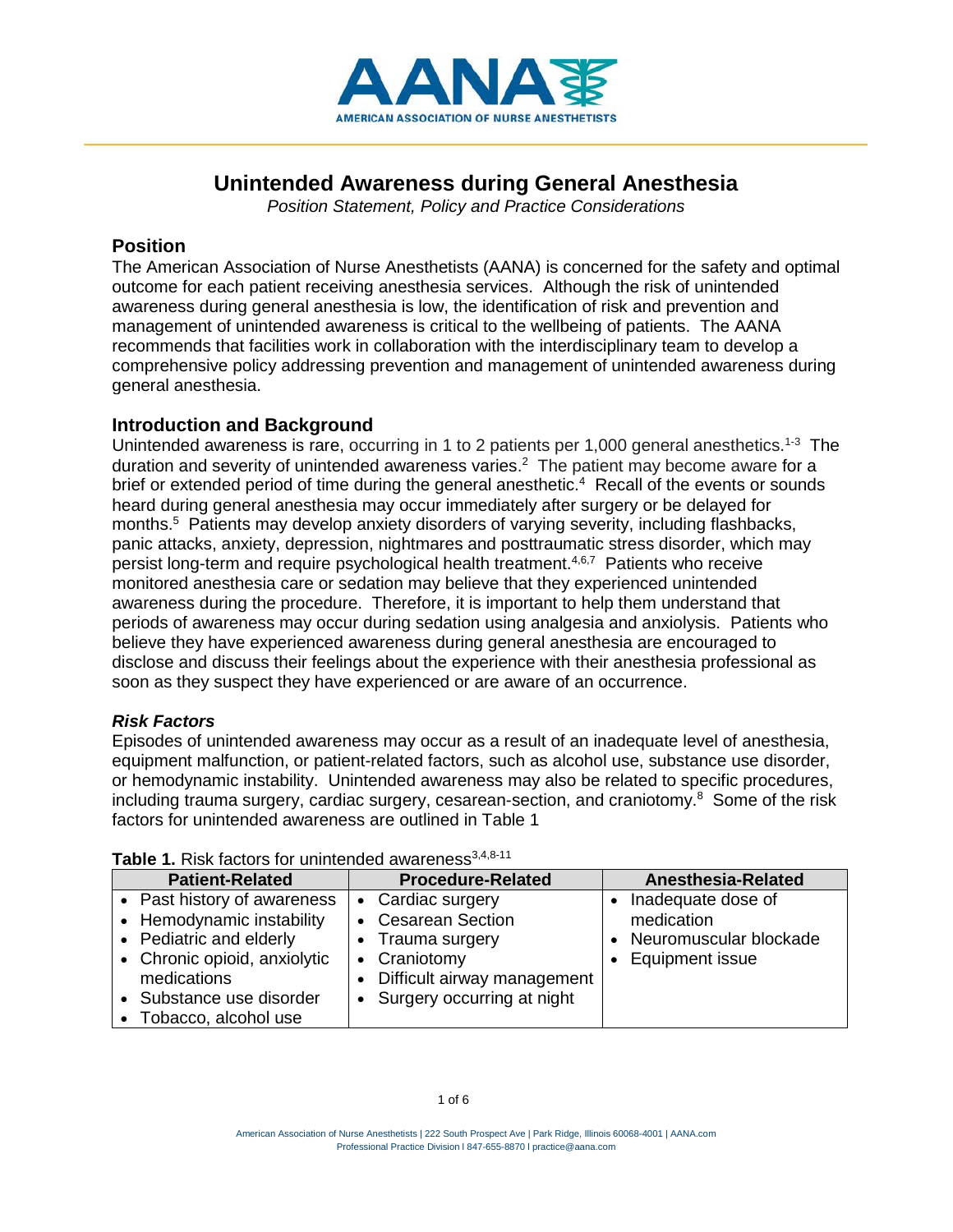

# **Policy Considerations for Unintended Awareness during General Anesthesia**

- Definitions
- Anesthesia equipment preventative maintenance schedule, service and support plan
- Availability of level of consciousness monitor
- Staff education
- Preoperative assessment of patient for increased risk
- Postoperative assessment for symptoms of occurrence
- Process for patient to disclose an occurrence
- Process for healthcare professional to document and report occurrence
- Process to manage an occurrence
- Referral pathway
- Interdisciplinary team review of occurrence with action plan for improvement

# **Practice Considerations for Unintended Awareness during General Anesthesia**

#### *Preanesthesia assessment and evaluation to identify risk*<sup>12</sup>

- Obtain the patient's medical history, including medication and herbal supplement use, preexisting conditions, anesthesia history, and other factors that could influence the patient's response to anesthesia (e.g., alcohol and drug abuse, obesity).
- Request information on awareness-specific risk factors (Table 1) to help develop the plan of anesthesia care.
- Refer to AANA *Documenting Anesthesia Care*<sup>12</sup> for additional information.

#### **Plan of care and informed consent**<sup>[13](#page-4-0)[,14](#page-4-1)</sup>

- Develop plan of care to decrease risk of intended awareness.
- Discuss the risk of unintended awareness with at-risk patients; plan of anesthesia care including monitoring modalities; possible symptoms of unintended awareness; and the importance of communication with surgeon or anesthesia professional if concerns arise any time prior to and after the procedure.
- Encourage the patient to contact the surgeon or anesthesia professional if experiencing unanticipated anxiety, unexpected change in mood, or recurrent dreams/nightmares.
- Refer to AANA *Informed Consent for Anesthesia Care*<sup>13</sup> for additional information.

#### *Anesthesia*15-21

- Consider level of consciousness monitoring for patients at risk of unintended awareness under general anesthesia.
	- o Monitor does not prevent or guarantee that unintended awareness will not occur
- Read medication container and syringe label during medication preparation, and check the labeling prior to and following administration.
- Conduct safety check of preanesthesia equipment and anesthetizing area.
- Document medication, dose and route.
- Minimize use of neuromuscular blocking agents.
- Consider use of an amnestic drug.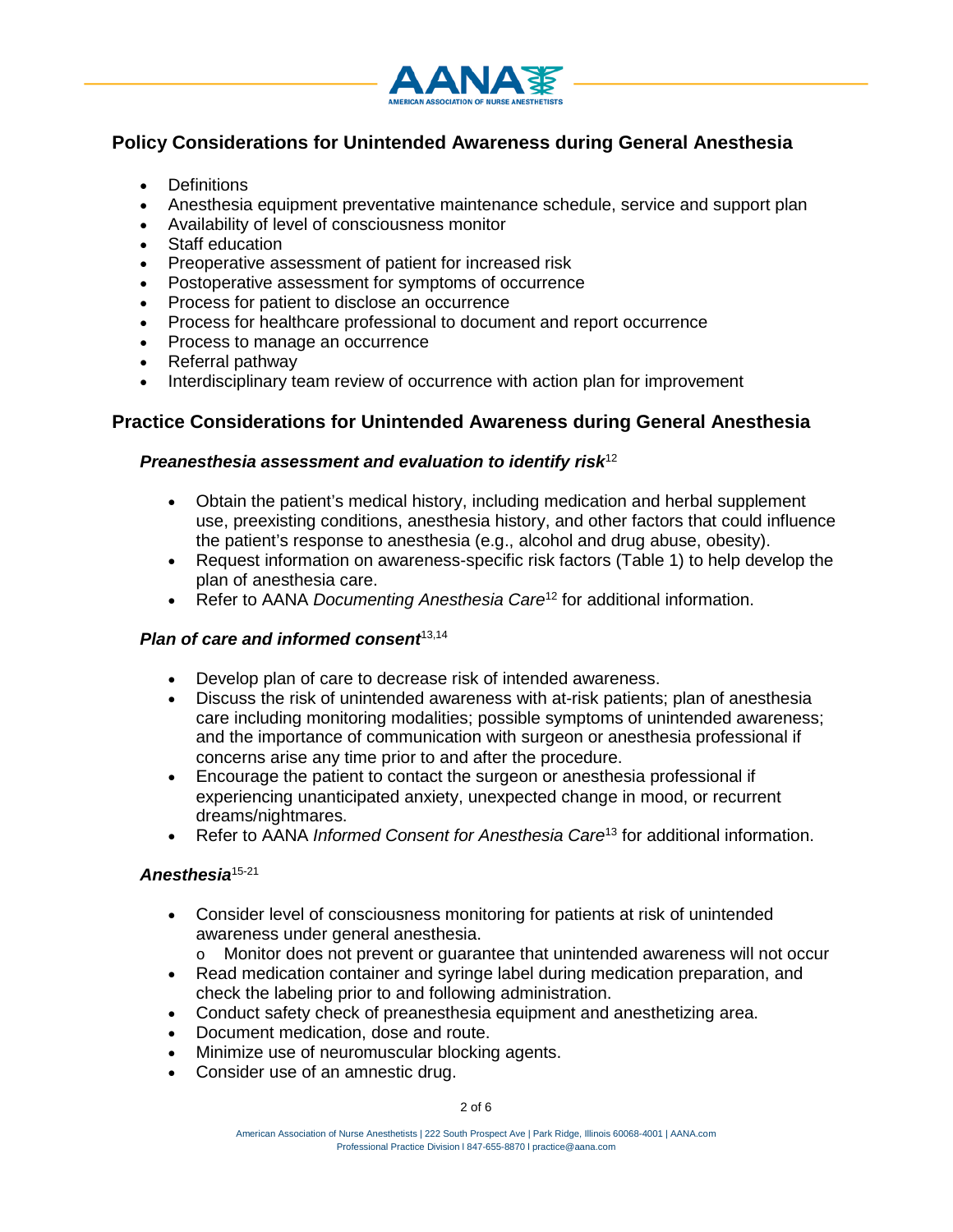

#### *Monitor and Assess*[4,](#page-4-2)[16](#page-4-3)[,22,](#page-5-0)[23](#page-5-1)

- *Clinical signs*
	- o Tachycardia<br>o Blood pressu
	- Blood pressure
	- o Diaphoresis, tearing
	- o Tachypnea and movement
	- o Patency of vascular access
- *Equipment*
	- o Level of consciousness monitor, if part of plan of care
	- o Audible monitor tones and alarms<br>
	o Monitor vaporizer setting, inhaled
	- Monitor vaporizer setting, inhaled agent level, exhaled anesthesia agent and/or infusion pump setting, syringe volume
- Refer to the AANA *Standards for Nurse Anesthesia Practice*<sup>23</sup> monitoring standards.

# *Equipment Maintenance*<sup>16</sup>

• Schedule preventative maintenance for anesthesia delivery systems, syringe pumps, monitors, and vaporizers to help ensure they function properly

# **Post-Anesthesia Considerations**

A patient's experience of unintended awareness may manifest itself in several ways and may not be immediately apparent.24 For example, children may exhibit changes in mood or report nightmares several days or weeks following their procedure. Therefore, it is important to educate the interprofessional team about all of the signs and symptoms of an occurrence of unintended awareness during general anesthesia so that they are prepared to notify the anesthesia professional to handle the occurrence.

When the anesthesia professional discusses the occurrence with the patient or family, it is important that they identify the type of anesthesia provided.<sup>1</sup> Many patients who received monitored anesthesia care or sedation believe that they have experienced recall of events during their procedure. Help the patient understand that periods of awareness may occur during analgesia and anxiolytics.<sup>1</sup> If the patient reports awareness or recalls events or sounds during general anesthesia, a semi-structured interview tool, such as the Brice-modified questionnaire, shown in Table 2, may help the anesthesia professional gather the most complete representation of the patient's experience.

### Table 2. Brice-modified questionnaire<sup>25[,26](#page-5-3)</sup>

What was the last thing you remember before going to sleep? What is the first thing you remember after waking up? Do you remember anything between going to sleep and waking up? Did you dream during your procedure? Were your dreams disturbing to you?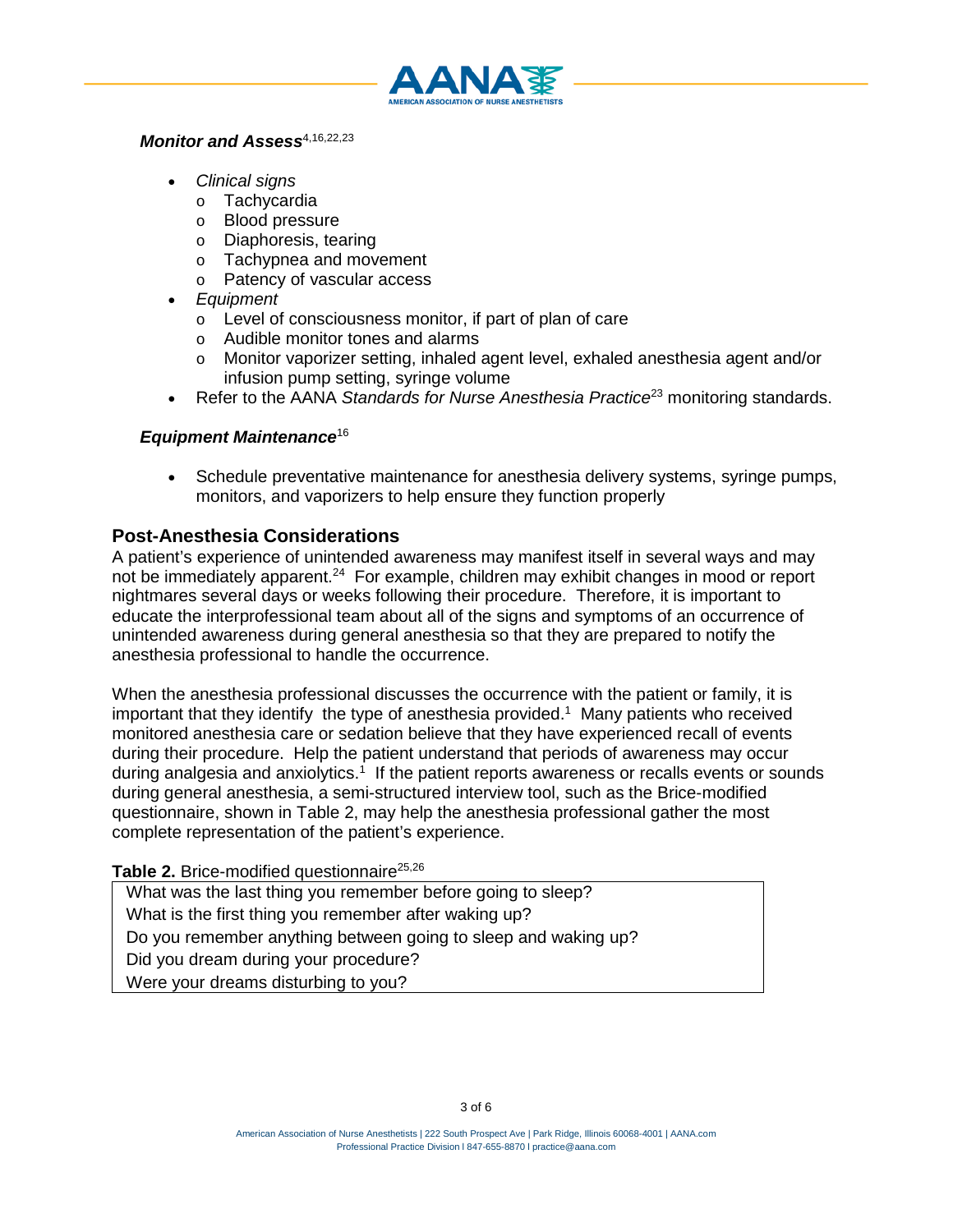

If the patient is unable or unwilling to say what they remember, carefully help them recount the experience from the time of the preanesthesia assessment and evaluation, placement of the intravenous access, entering the operating room, induction, and so on.<sup>11</sup> Interview the parent(s) or guardian(s) of pediatric patients to identify any observable behavioral changes or experiences that may be indicative of unintended awareness.24 Once the patient has talked about his or her feelings and provided a complete summary of the experience, try to relate operating room sounds and activities to the patient's report of sounds or events, offer them follow-up visits to discuss their experience further, suggest resources to assist in recovery, and discuss possible anesthesia management considerations for the future.

### **Disclosure**

Some patients feel responsible for the unintended awareness. Disclosure of what is known related to anesthesia and preexisting risk is very helpful for recovery. The AANA *Guidelines for Critical Incident Stress Management* address disclosure following an adverse event*.* 27 Patients and families often want to know what will be done to prevent this from happening to anyone in the future. Providing open and timely communication keeps patients and family members informed to support their recovery. Discussion of your facility quality improvement process may be helpful. During the disclosure discussion:

- Validate the patient's concerns
- Reassure the patient that they were not dreaming or hallucinating
- Connect the events or sounds they report with the operating room environment
- Plan follow-up visits with the patient, as indicated
- Discuss future anesthesia management to mitigate risk of reoccurrence
- Provide information for the patient or family to share for future general anesthesia in order to prevent another occurrence
- Refer patients to resources such as counseling or cognitive behavioral therapy as needed
- Document the detailed account of the patient's experience and management in the healthcare record

# **Conclusion**

Unintended awareness during general anesthesia can have a significant impact on the patient, family and anesthesia professional. It is important that anesthesia professionals carefully assess patients for risk of unintended awareness, engage in the informed consent process and obtain informed consent, remain vigilant, assess anesthesia equipment performance, and monitor for indications of unintended awareness. Incident or root cause analysis led by the facility performance improvement or risk management team is vital for systems improvement and prevention of future occurrences of unintended awareness.<sup>[27,](#page-5-4)[28](#page-5-5)</sup> Supporting patients to disclose experiences and educating providers to recognize risk factors and warning signs of awareness will foster quality improvement and promote a culture of patient safety.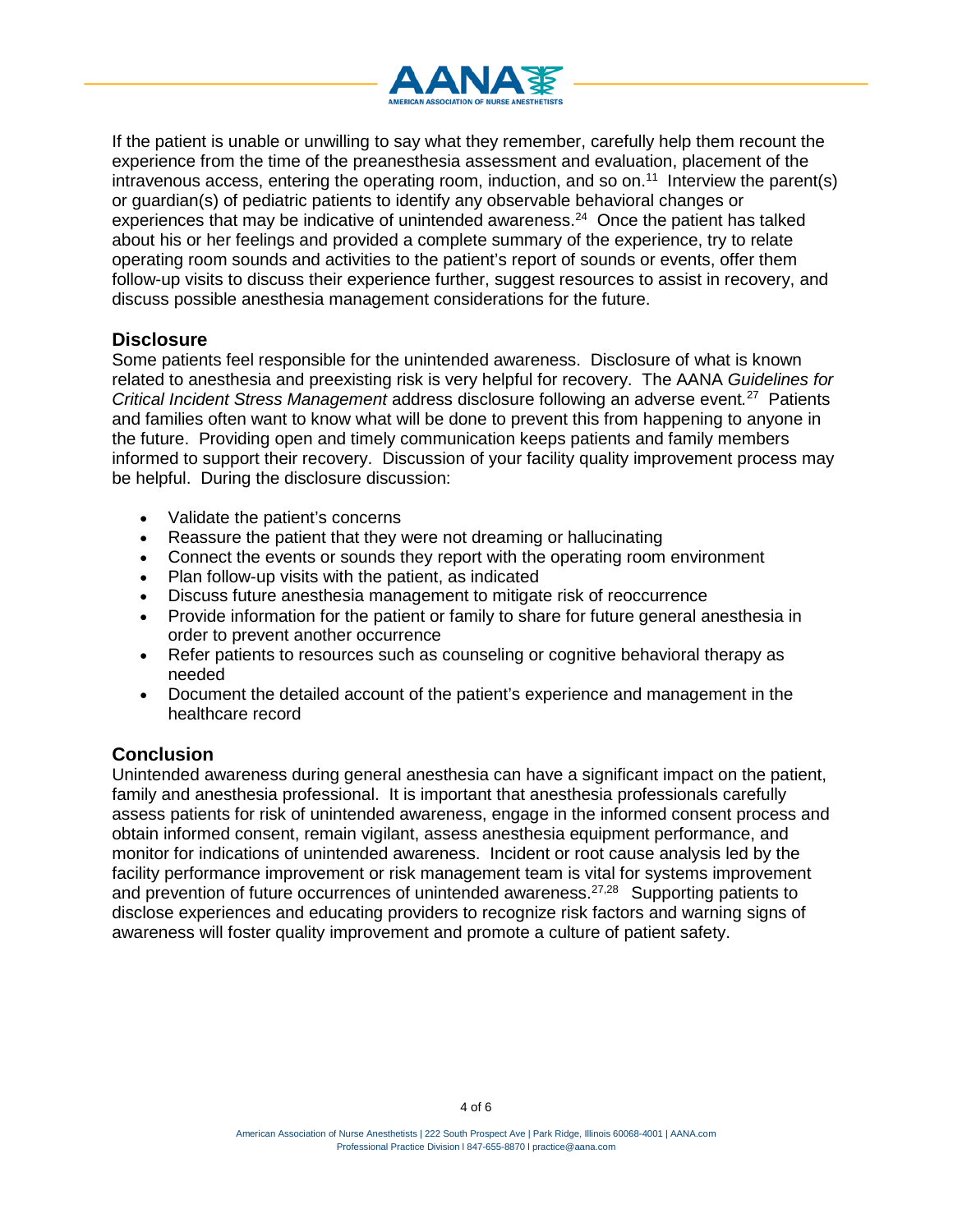

# **References**

- 1. Glannon W. Anaesthesia, amnesia and harm. *J Med Ethics.* Oct 2014;40(10):651-657.
- 2. Mashour GA, Avidan MS. Intraoperative awareness: controversies and noncontroversies. *Br J Anaesth.* Jul 2015;115 Suppl 1:i20-i26.
- 3. Blokland YM, Farquhar JD, Mourisse J, Scheffer GJ, Lerou JG, Bruhn J. Towards a novel monitor of intraoperative awareness: selecting paradigm settings for a movementbased brain-computer interface. *PLoS One.* 2012;7(9):e44336.
- <span id="page-4-2"></span>4. Geisz-Everson M, Wren KR. Awareness under anesthesia. *J Perianesth Nurs.* Apr 2007;22(2):85-90.
- 5. Cook TM, Andrade J, Bogod DG, et al. 5th National Audit Project (NAP5) on accidental awareness during general anaesthesia: patient experiences, human factors, sedation, consent, and medicolegal issues. *Br J Anaesth.* Oct 2014;113(4):560-574.
- 6. Fang J, Prakash R. Antiseptic phobia in a patient experiencing anesthesia awareness during cleft palate repair surgery: a case report. *Gen Hosp Psychiatry.* Nov-Dec 2013;35(6):681 e681-683.
- 7. Aceto P, Perilli V, Lai C, et al. Update on post-traumatic stress syndrome after anesthesia. *Eur Rev Med Pharmacol Sci.* Jul 2013;17(13):1730-1737.
- 8. Bischoff P, Rundshagen I. Awareness under general anesthesia. *Dtsch Arztebl Int.* Jan 2011;108(1-2):1-7.
- 9. Hadavi SM, Allahyary E, Asadi S. Evaluation of the adequacy of general anesthesia in cesarean section by bispectral index. *Iran J Med Sci.* Sep 2013;38(3):240-247.
- 10. Gray LD, Morris C. The principles and conduct of anaesthesia for emergency surgery. *Anaesthesia.* Jan 2013;68 Suppl 1:14-29.
- 11. Goddard N, Smith D. Unintended awareness and monitoring of depth of anaesthesia. *Continuing Education in Anaesthesia, Critical Care & Pain.* February 24, 2013 2013.
- 12. Documenting Anesthesia Care. Park Ridge, IL: American Association of Nurse Anesthetists; 2016.
- <span id="page-4-0"></span>13. Informed Consent for Anesthesia Care. Park Ridge, IL: American Association of Nurse Anesthetists; 2016.
- <span id="page-4-1"></span>14. Sullivan C. Awareness With Recall: A Systematic Review. *AANA J.* 2016;84(4):283-288.
- 15. Aranake A, Gradwohl S, Ben-Abdallah A, et al. Increased risk of intraoperative awareness in patients with a history of awareness. *Anesthesiology.* Dec 2013;119(6):1275-1283.
- <span id="page-4-3"></span>16. Osborne GA, Bacon AK, Runciman WB, Helps SC. Crisis management during anaesthesia: awareness and anaesthesia. *Qual Saf Health Care.* Jun 2005;14(3):e16.
- 17. MacGregor K. A waking nightmare: how can we avoid accidental awareness during general anaesthesia? *J Perioper Pract.* Sep 2013;23(9):185-190.
- 18. Pandit JJ, Andrade J, Bogod DG, et al. 5th National Audit Project (NAP5) on accidental awareness during general anaesthesia: summary of main findings and risk factors. *Br J Anaesth.* Oct 2014;113(4):549-559.
- 19. Kertai MD, Whitlock EL, Avidan MS. Brain monitoring with electroencephalography and the electroencephalogram-derived bispectral index during cardiac surgery. *Anesth Analg.* Mar 2012;114(3):533-546.
- 20. Kotsovolis G, Komninos G. Awareness during anesthesia: how sure can we be that the patient is sleeping indeed? *Hippokratia.* Apr 2009;13(2):83-89.